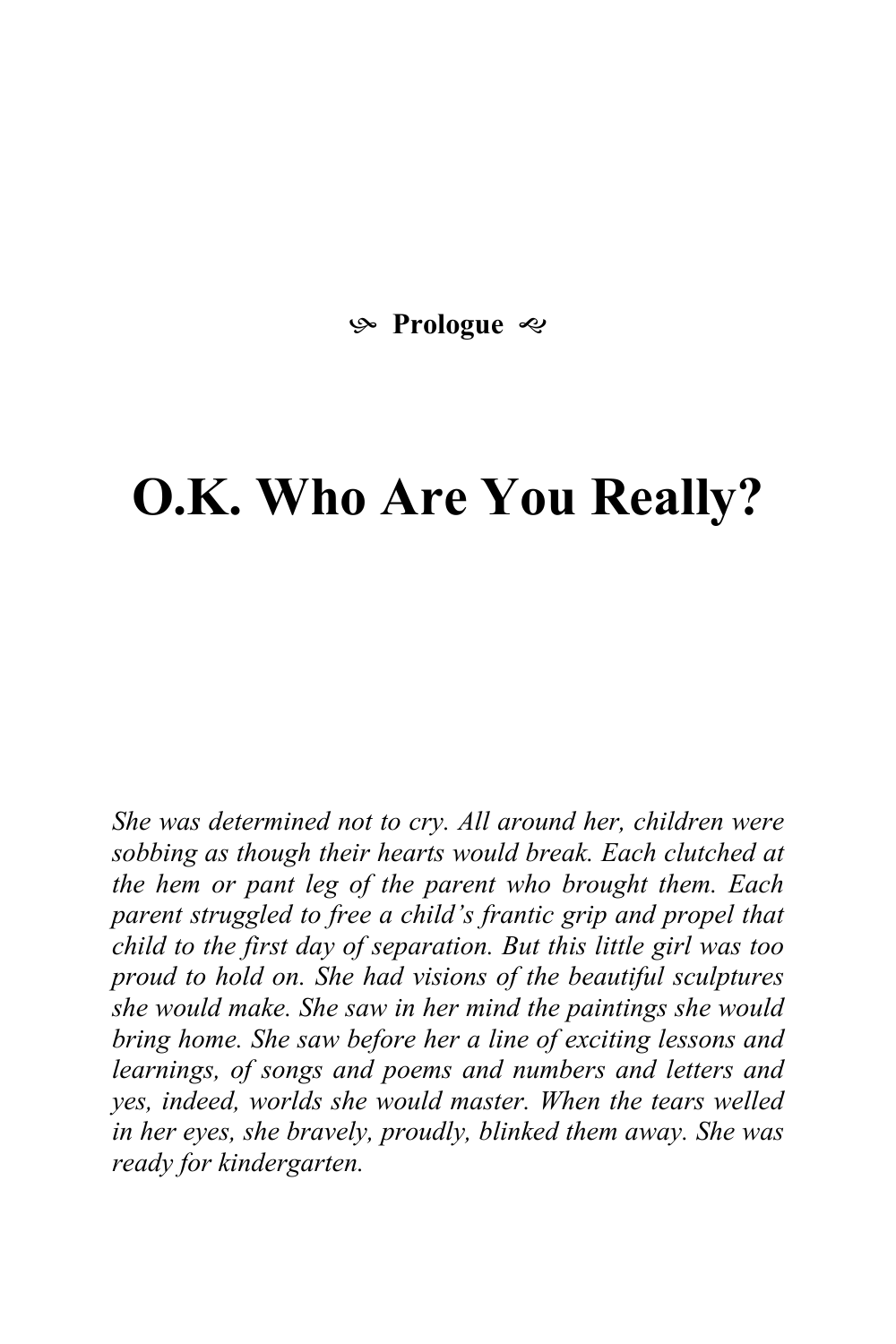*Years later, through the maze of dashed hopes and forgotten dreams, she would recall the brave little girl she had been and wonder what had happened to her. Through the miasma of the struggle for survival and a child of her own whose father she no longer knew, she wondered how a life so bright with hope and pride could have deteriorated to this. "Who was she?" she asked. Where was the courage she had at five? When had the hope evaporated? How had this brave little girl so completely disappeared?* 

*The little boy next to her wouldn't sit still. He was full of life and vigor. The explorer, the mountain climber, he opened his eyes in the morning and leaped out of bed with an excitement that rang through the neighborhood. Already the teacher was warning his father about the possibility of drugging him listless so he would conform to the docility of the other children. She called it 'focus.' It wouldn't be long before he would bend—they would just have to work a while to adjust the medication.* 

*By the time he caught his breath, he would be well past eighteen and wonder how his childhood had passed in a dream. Who was he? What had happened?* 

*The group of children in the corner needed special services. By the third week of school, the teacher could tell. Full of eccentricities not visible in the other students, they listened to the rhythm of their own truths.* 

*One was drawn to music. He could follow any drumbeat, remember any lyric, knew the names and songs of all the current musicians. His entire body pulsated to the tune of the radio. There would be no avenue for him. His talent was not on the curriculum. Instead, he would be dragged through histories that had no relevance to his melodic nature. He would be filled with calculations that would have been understood had they been linked to the beat of the songs in his heart. He could have composed anything, but he never had a chance.*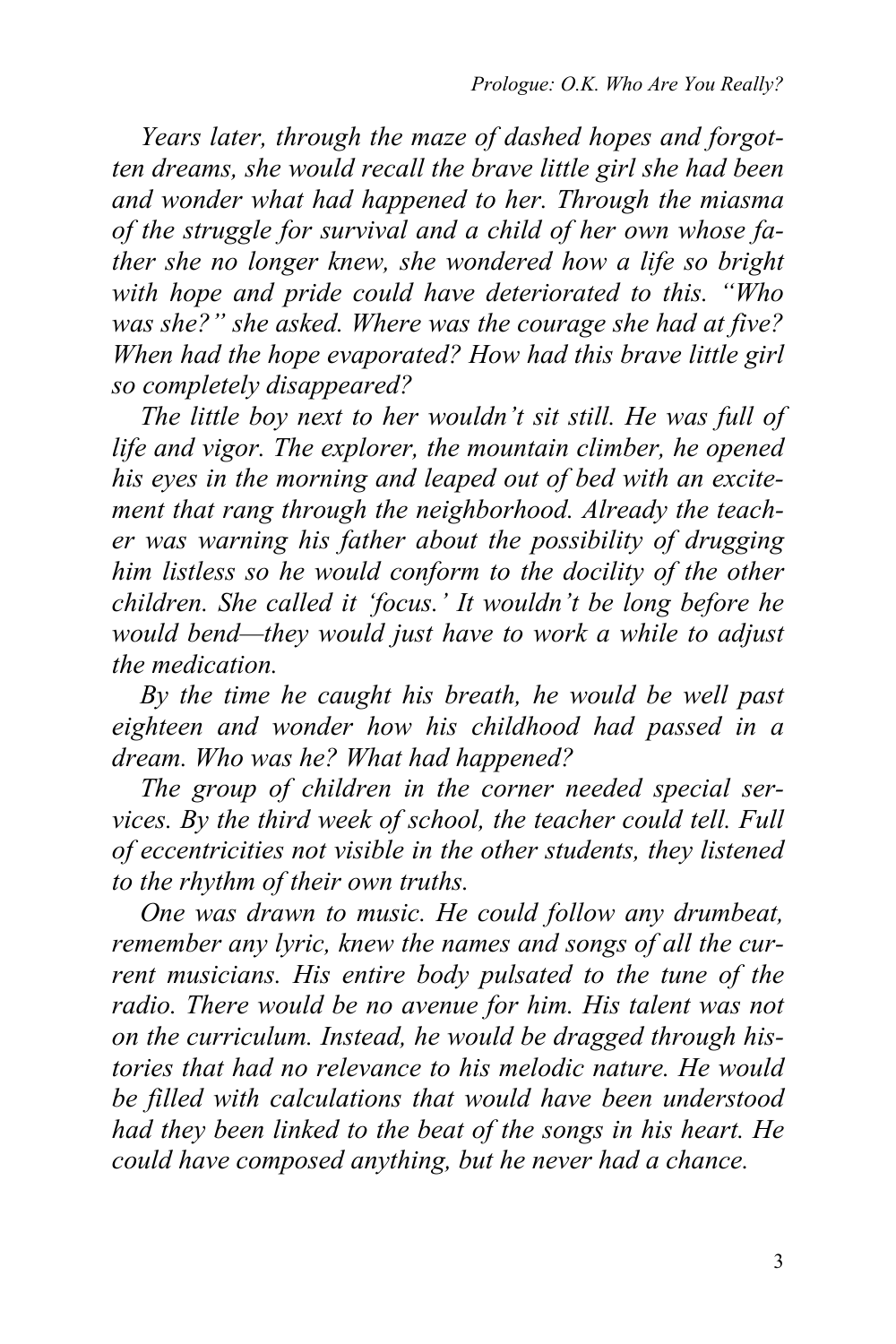*Thwarted from discovering the calling intended for him, his life grew gray. A wife and some kids, the nine-to-five job he fell into because he didn't know what else to do, would feed his obesity, his ulcer and his sense that there should have been more, but he just couldn't remember what. What now? Is that all there is? Who was he then?* 

Stories like these play out in our schools every year. They create a society of adults who spend the rest of their lives looking for the identity and integrity stolen from them when they were small. According to psychologist Dr. Carl Rogers, the search for a more authentic self underlies all our interactions and strivings. Everything we do, want, crave or try is driven by our need to find the answers to these questions, "Who am I? Why am I here? What is my relationship to others?" Rogers writes:

> As I watch person after person struggle in his therapy hours to find a way of life for himself, there seems to be a general pattern emerging, which is not quite captured by any...description…to be that self which one truly is. (On Becoming A Person, 166)

To which he adds:

I am quite aware that this may sound so simple as to be absurd... (On Becoming A Person, 166)

But what we most often miss is the obvious. It's the old adage, "I have gone out to find myself. Should I come back before I return, please ask me to wait."

We don't really know who we are. We have lost the connection to a greater self that holds within it the true identity, integrity and purpose of soul—the passion and brilliance with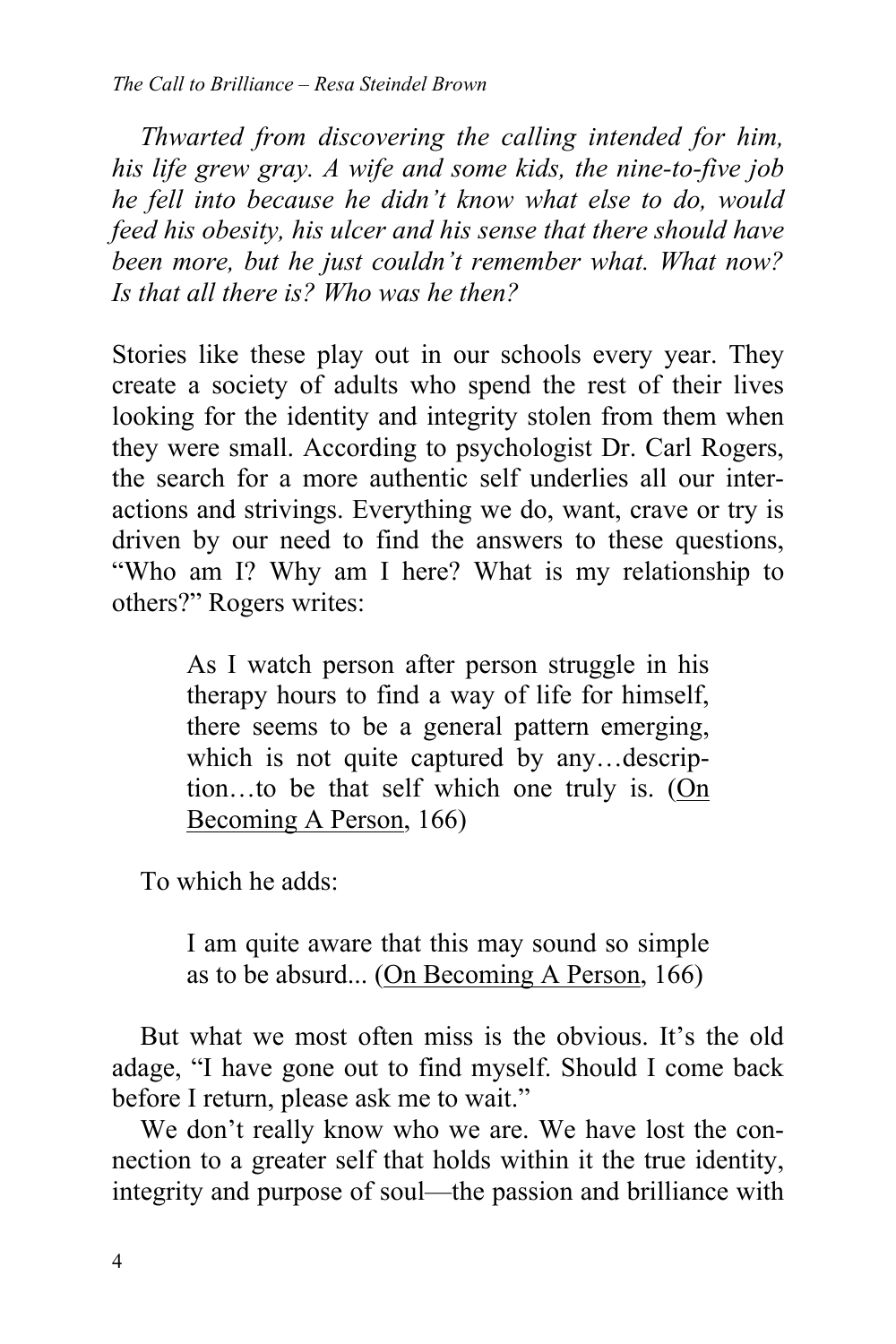which we were born. A youthful perception finds wonder. A magical moment, without condition, expectation, fear or judgment, engenders faith, revisits connection and fuels passion. The child can lead us back to our innate brilliance with authenticity, integrity and passion, if we allow it. But we forget.

We forget our own childhoods when all things were possible. We stop imagining lands of trust where fantasies merge and dreams materialize. We stop feeling love in its unconditional radiance. We forget thoughts without words and fields without end. We stop dancing on clouds. We keep the grass and the breeze waiting. We wonder about the magic of wishing on a star. We wonder if we've forgotten how to wonder. We just plain, old, forget.

Dr. James Hillman observes, "We dull our lives by the way we conceive them…"(5) We fill our days with the search for external reward, stimulation and validation. We sail through our cities well past the speed limit, plugged into books on tape, beepers and cell phones. Talk show hosts tell us how to fix our lives and make pizza. Songs of love and pain whiz through our psyches at mach speed. We are voyeuristic and bored, latching onto sordid newscasts and soap operas. We get excited over media sex and romance, while leading dayto-day lives devoid of passion. Our barometers are set to everybody else's standards. We talk ourselves into jobs that are safe but lacking in creative life force. We commit ourselves to relationships that are likewise. We tell each other we are fine, but inside, we are afraid to look. We are asleep and have forgotten who we are—then we ask our children to be like us. Christina Grof describes our dilemma:

> For thousands of years, mystics, philosophers, and poets have described human beings as having two essential components; we exist simultaneously as limited individuals who identify strongly with our bodies, our lives, and the ma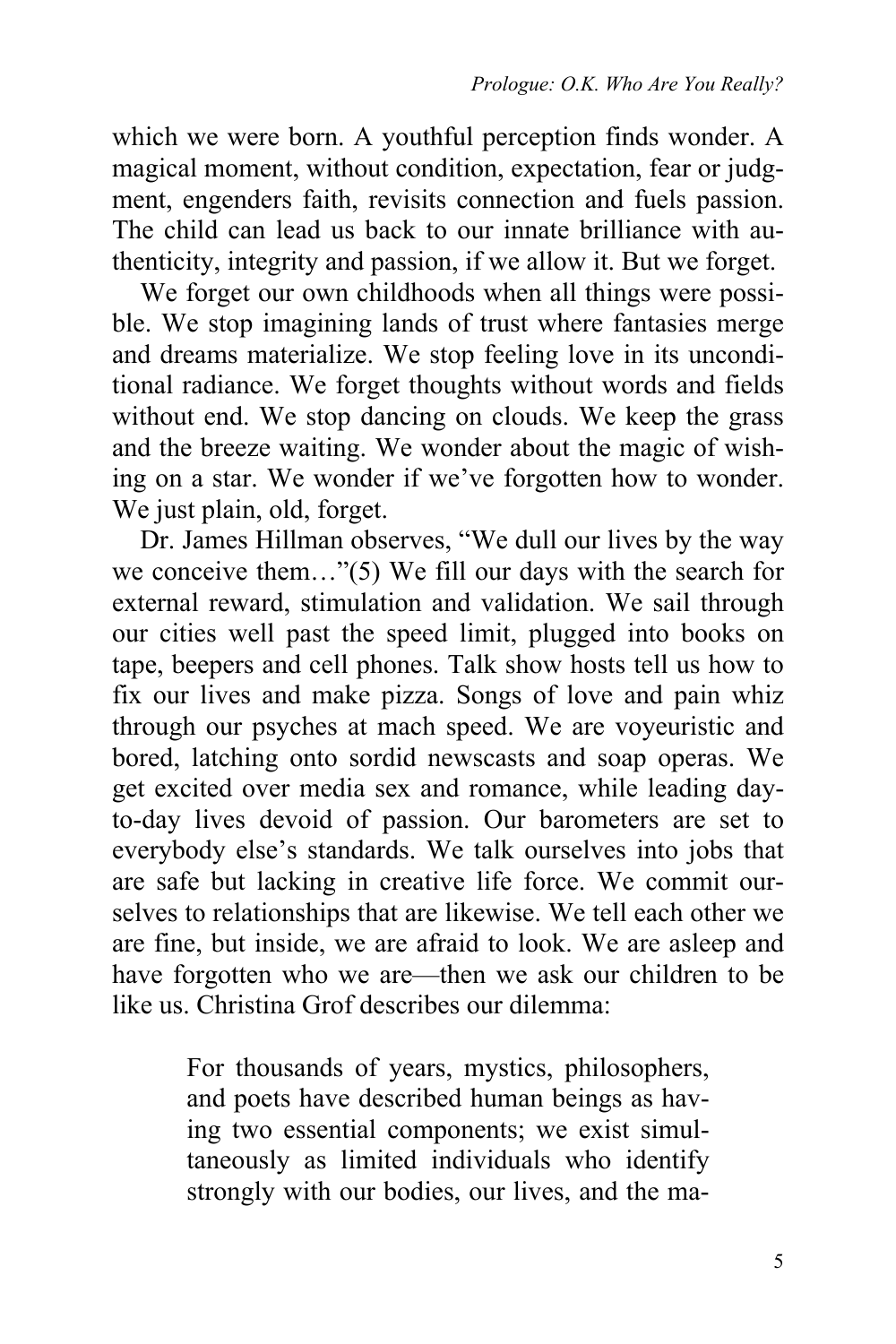terial world and as spiritual entities who are unlimited, universal, and eternal. We live with a paradox: we are at once human and divine, limited and eternal, the part and the whole. We are both the small self and the deeper Self. (27)

Edward Carpenter, a visionary social scientist and poet of the late nineteenth century, writes that there is a vaster self that can be reached past our ordinary consciousness. He describes his experience as being:

> So great, so splendid...that it may be said that all minor questions and doubts fall away in the face of it; and certain it is that in thousands and thousands of cases, the fact of its having come even once to an individual has completely revolutionized his subsequent life and outlook on the world. (Ferguson, 31)

We are more than we think. Dr. Maria Montessori writes, "It would be absurd to think that man…[would] lack a plan of psychic development." She explains:

> There is in the soul of a child an impenetrable secret that is gradually revealed as it develops…. It contains within itself mysterious guiding principles, which will be the source of its work, character, and adaptation to its surroundings. (Absorbent Mind, 19)

Then she warns, "…because of its delicate condition…the psychic life of a child needs to be protected." (Absorbent Mind, 19) But we do not protect this psychic life. We ignore it. And when we ignore the power, direction and wisdom of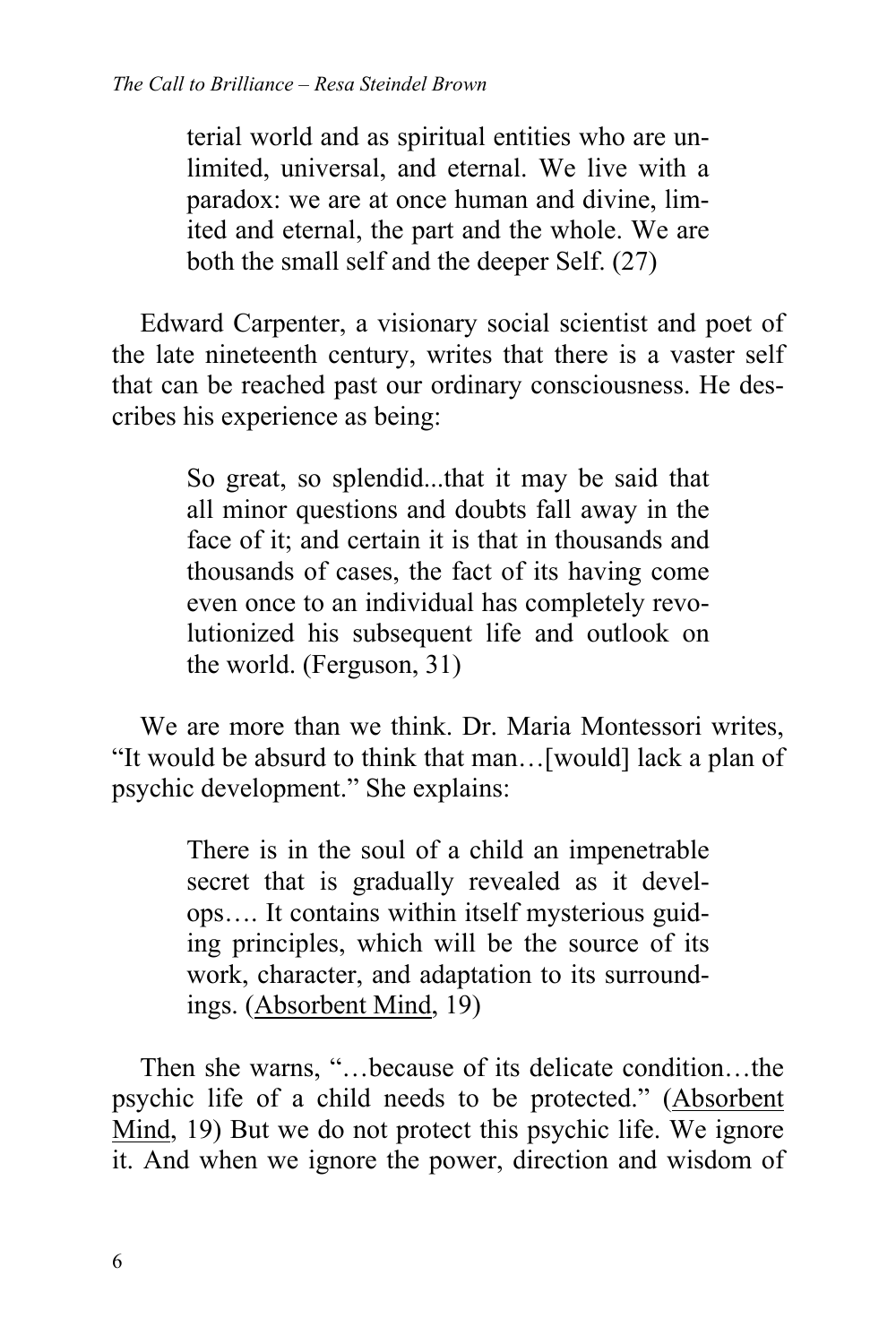the heart, we overlook the breadth of majesty and sense of purpose that is ours. Dr. Hillman explains:

> …there are things I must attend to beyond the daily round and that give the daily round its reason, feelings that the world somehow wants me to be here, that I am answerable to an innate image…. I believe we have been robbed of our true biography—that destiny written into the acorn. (4-5)

That 'destiny,' as Hillman describes it, is the calling of our heart, the innate direction of our soul that fulfills our being and gives our life deeper meaning, the journey that reconnects us to our passion and brilliance. It is our calling, our reason for being, the heart of our human experience. It is impelling. It yearns for the opportunity to live a much greater, more miraculous, benevolent and brilliant truth—to fulfill its soul's contract. It is our birthright.

Ours is a call to self-discovery, an exploration into life and all its possibilities—a sacred, creative, unpredictable, and sometimes even paradoxical adventure.

It is time to listen to the call, in ourselves, in each other, in our children——to connect with others who have heard their own voice echoing back through the cacophony of congested thoroughfares, drive-through windows and schedules too busy to keep. *Recover your passion! Discover your brilliance!*

It is time to collect all that we are, our stories, perceptions and dreams, the fragments of our lives, and acknowledge the magnificence and unlimited breadth of humanity that is ours, to build an environment of unconditional love that nurtures and protects, seeks and fulfills, that answers that call.

Our mental, emotional, physical, social, and spiritual awakening will shape the direction of the world's tomorrow. It is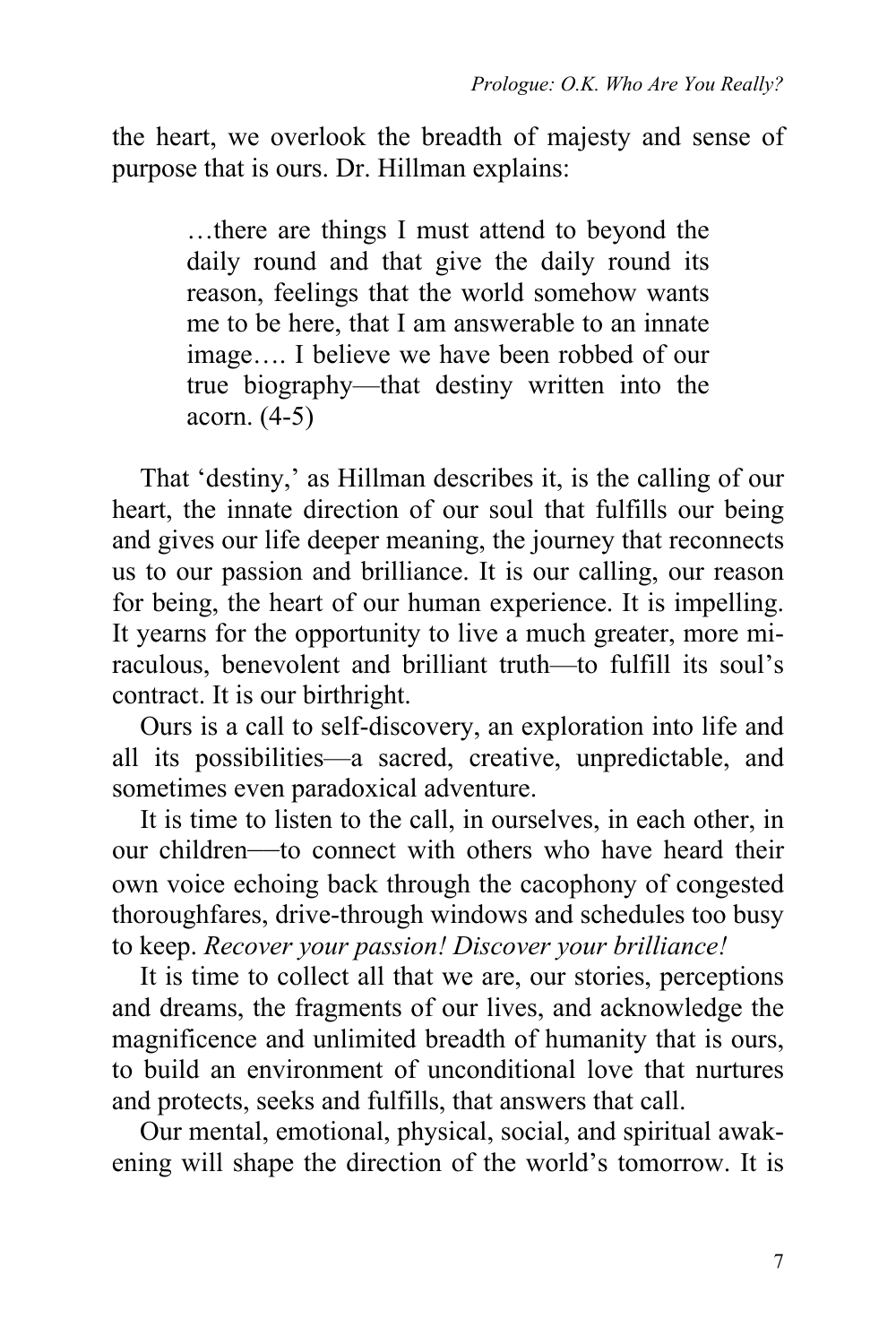imperative and the time is now. We must remember, here in the present, all we are and why we are here:

> *We are here to reconnect the higher functioning of our world, not as we have constructed it in the past, but as we deeply experience it and know it to be.*

*We are here to mend the barriers that have kept us less than what we are.* 

*We are here to reintroduce ourselves to ourselves, to each other, and to the capacities and forces that truly lie within and without.* 

*We are here to lift the awareness of how we affect each other and the physical world around us.* 

*We are here to gently assist in the already ongoing and unprecedented conscious evolution of mankind.* 

> *Life demands we dedicate ourselves to this higher purpose.*

> > *Now is the time.*

This is the story of my family and the children who have given me wings and flight. This is our call to passion and brilliance. May it help ignite yours.